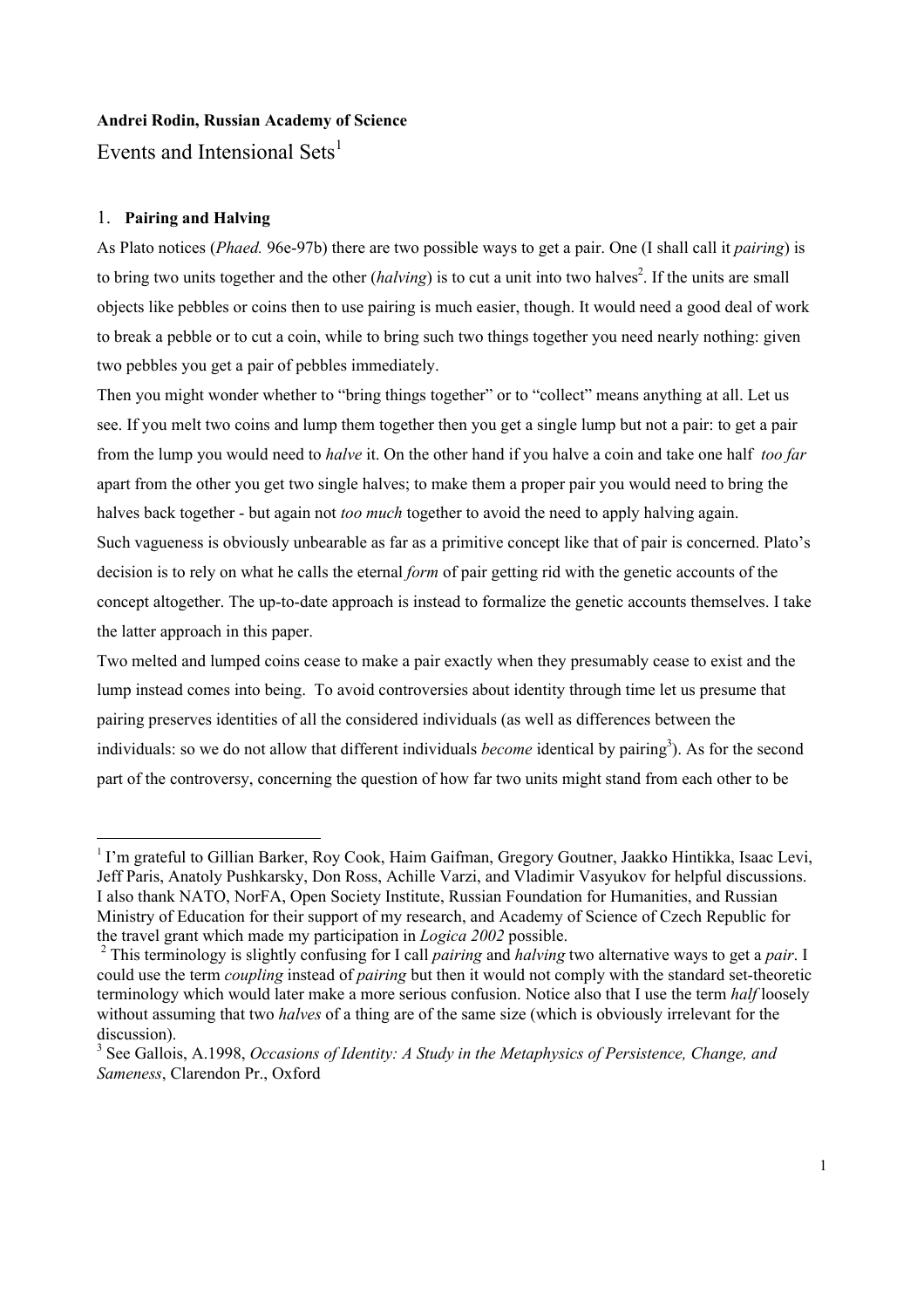counted as collected into a pair, a popular approach is to ignore the problem by trivializing collection and allowing for pairing promiscuously:

Any two things make a pair (1)

We can strengthen (1) by supposing that

#### Any two things make an *unique* pair (1')

Clearly  $(1')$  amounts to how a pair is understood. By  $(1')$  all possible ways of pairing of given x,y (like putting x on the top of y or doing it the other way round) are identified: pair  $(x,y)$  is uniquely defined by its members x and y. We can say that identity of the pair is *borrowed* from that of its members. As we shall see in the part 3 of this paper this is a particular case of the *extensionality* principle. The promiscuous pairing extrapolates what we know by our experience of manipulations with small objects like coins and pebbles over all sorts of things. Although mountains and stars unlike coins or pebbles cannot be put in a pocket we still think and talk about pairs of mountains or pairs of stars. Moreover we think and talk about pairs of sounds, colors, feelings, virtues, and what not. The only way we restrict pairing in everyday talk is by presuming that paired things are more or less of the same type. (For a pair whose members are, say, a whistle and a star seems odd.)

Such an application of a model that works for a limited domain to a wider domain by abstracting from certain constraints in many cases is well justified both epistemologically and practically. We have special devices which allow us to map habitual structures of common experience into domains where our experience is limited and not so well-structured. Particularly important device of this sort is *symbolization*: symbolizing stars by pebbles, for example, we can get a sky map. In some cases it also provides powerful means for manipulations with environments (not with stars so far though). However applying a chosen model indiscriminately we get a risk serious confusion. To avoid this we need to be sensitive to evidences showing limits of applicability of popular models, and to reserve alternative models for different cases. Indeed the intuition saying that only *close* things are to be counted as collected, however vague it might seem, makes good sense and is formalized straightforwardly. Allowing pairing and collection only for close elements we immediately get a system of opens and hence a topological structure. The standard way to do this is to put such a structure *on the top* of Set theory based on unrestricted collection. The above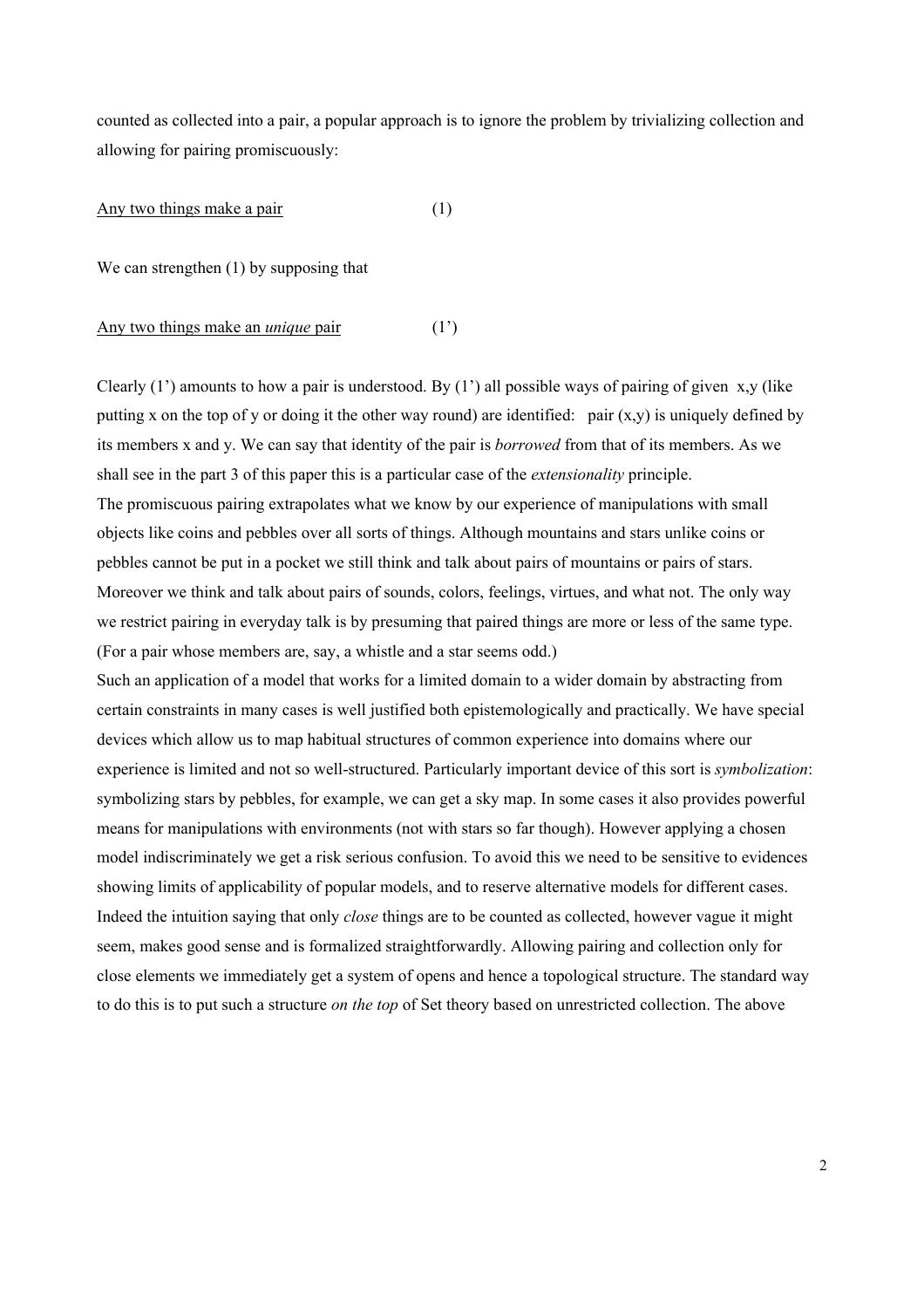discussion shows a rationale behind attempts to build topology without the set-theoretic basis to make it a general framework in its own right<sup>4</sup>.

Let us go back to halving. To avoid paradoxes about identity we need to move away from the brute halving by cuts and breaks. However we can try to save the method by making soft abstract cuts and breaks instead of real ones. Not really cutting a coin we can distinguish two halves of it. We need no more physical efforts to make this. Although one might doubt whether two halves of a coin make a pair in case they are not separated let us presume that they do. Then in the same vein as we did it with pairing we could suppose that

# Any thing has halves (2)

However this still does not put halving and pairing onto equal footing. For even soft halving (2) obviously cannot be applied so promiscuously as pairing (1). There are many things which can be paired but not halved. For example you can think and talk about a pair of colors but not about halves of a color. Only things of a limited number of sorts have parts and halves in particular: material objects, texts, many believe that events also do<sup>5</sup>. This makes Mereology far more special a discipline than Set theory. But cannot it be only a matter of convention? Do we not go too far applying the concept of pair approved by our experience of manipulation with small solid objects (particularly in symbolizing practices) to colors and the rest? Why not to extrapolate halving in a similar way?

Here perhaps is an answer. Let us presume that pairing is a special case of *collecting* (pairing is collecting of two things) while halving is a special case of *partitioning* (halving is partitioning into two proper parts). As far as pairs are identified by their members (see  $(1')$ ) there is only one way that given x,y can be collected: the collection can be nothing but pair  $(x,y)$ . Otherwise with partitioning. A given thing can generally speaking be partitioned into any number of parts but not necessarily two. While in case of collecting the result is wholly determined by what is collected in case of partitioning the result depends on how the process goes. To illustrate this point it is helpful again to use a brute physical example: if you break a pebble with a hammer you can hardly predict how much pieces you get. Halving is a precise job no matter whether you do it physically or abstractly.

Furthemore the replacement of physical halving by abstract halving does not really resolve all the controversies about identity. Consider this claim

 $\frac{1}{4}$ <sup>4</sup> Relevant approaches are developed in Formal Topology. For an elementary introduction see Vickers, S. 1989, *Topology Via Logic*, Cambridge University Press, Cambridge.

<sup>&</sup>lt;sup>5</sup> See Varzi, A. (ed.) 2000, *Temporal Parts*: The Monist, Vol. 83, N3. In what follows I refer to events' parts informally not committing myself to the suggestion that mereology of objects is applicable to events too.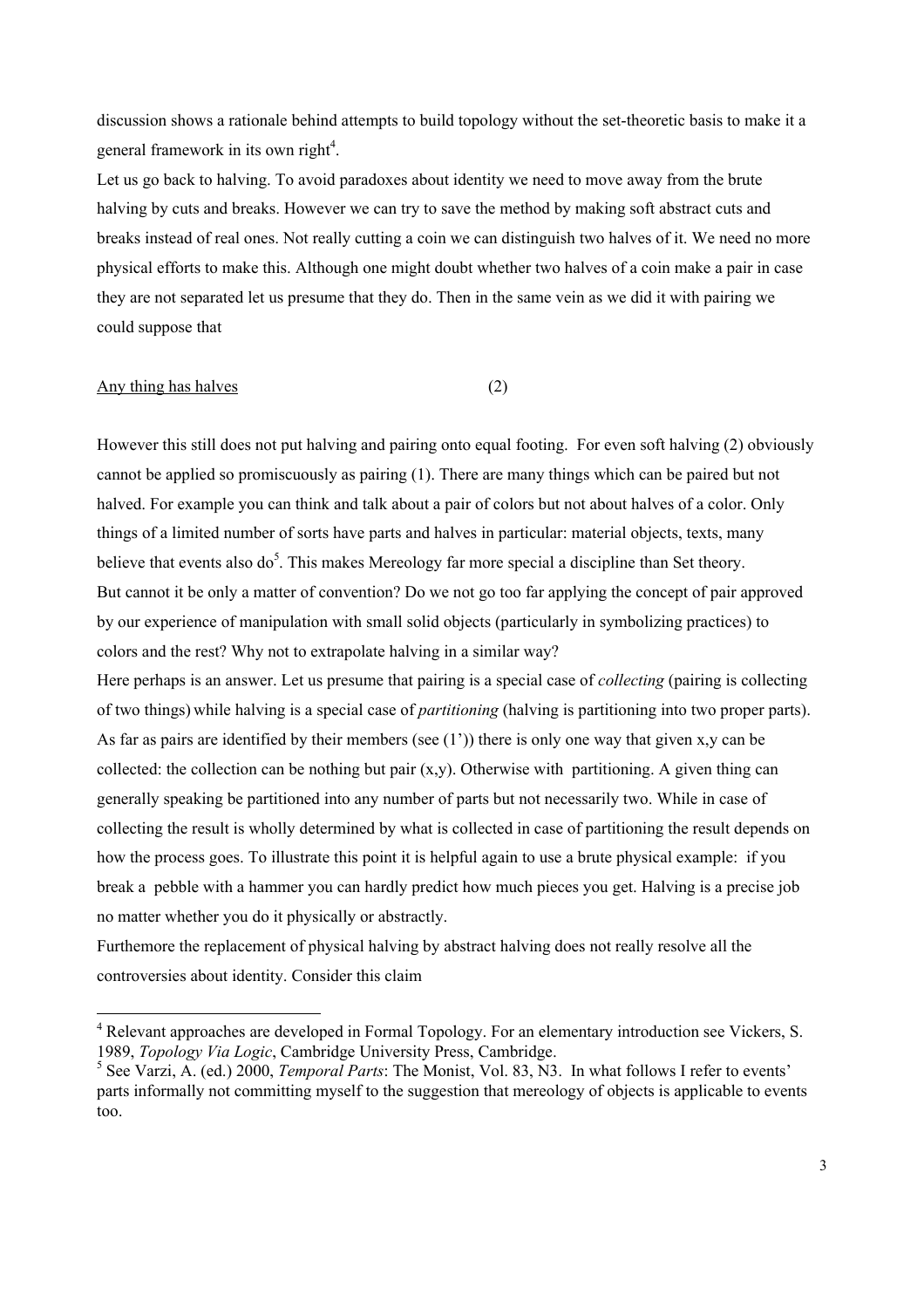(2') unlike (1') does not sound plausible and we shall now see that there are good reasons to reject it. Suppose we would like to identify different ways of halving of given x by the same method as we identify different ways of pairing of given y and z. The method is that of borrowed identity. In the case of halving this would mean to identify pairs of halves by the wholes they originate from. But then we get a new problem: the borrowed identity allows us to distinguish between *pairs* of halves originated from different wholes but it is too inexact to distinguish between different halves of the *same* whole. This means that the identity of halves must be provided by halving itself: the halving must *mark* each half in a way, say, mark one half as "left" and the other as "right". Otherwise the halves are indistinguishable. It is not at all obvious that this may be done to satisfy  $(2')$ , our intuition rather suggests the opposite. This shows again a substantial difference between halving and pairing: unlike pairing halving cannot be trivialized.

#### **2. Collection and Connection**

So far we have discussed methods of getting pairs using examples of pairs of small objects like coins and pebbles. Now let us change the basic examples and speak about *events* instead of objects.

As has been already said we often think and talk about pairs of events and pairs of objects uniformly. My guess is that by doing this we think about events after the pattern given by objects (but certainly not the other way round)<sup>6</sup>. To prove this let us study the question of how to get a pair of events regardless of the question about a pair of objects considered above. It is important for this end to think about events as much realistically as about pebbles at hand. This is not so difficult because various events always happen around us, in our minds and our bodies. Anyone who so wishes can recognize them immediately. Just turn your attention to how you breath or blink your eyes, to what is going on in your immediate surroundings, etc. You might have nothing at hand at a moment but you can hardly ever find yourself in an event-free environment.

Can events be *collected* and particularly paired? Well, you might suggest that memory is a device for making such collections. But let us speak about events themselves first before we discuss memory. Apparently we have no control over past events but have some control over present and future events, moreover it is likely that we are able to make some events happen by our will. Particularly I can smoke a cigarette or wink my eye. By doing the two things simultaneously I produce an event *pair* which is my

 <sup>6</sup> <sup>6</sup> Cf. H. Bergson's critique of what he calls the *spatialization of time* which is the representation of times, events, and processes by spatial entities such as points and lines used in any sort of graphs showing how certain values vary with time.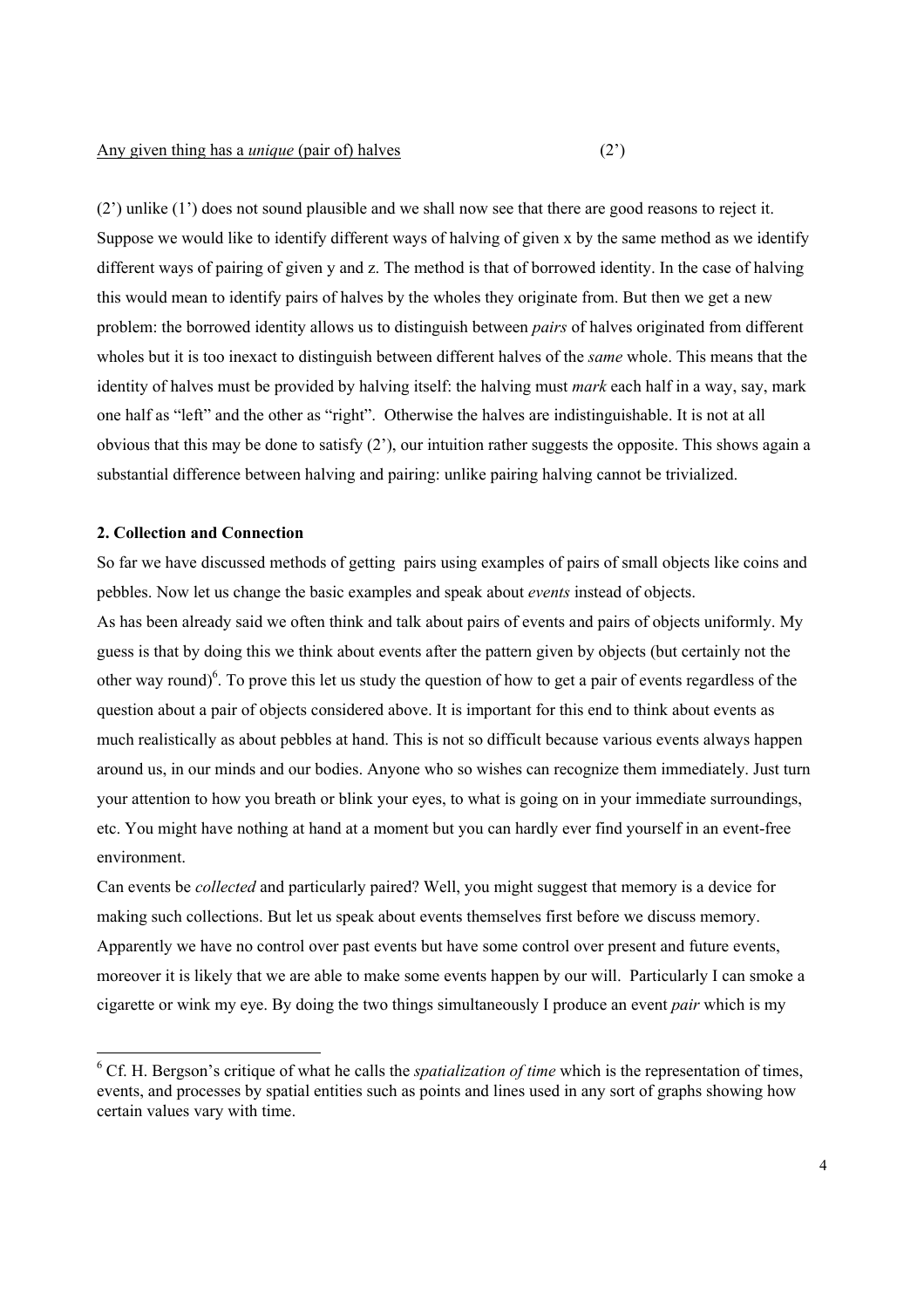smoking *and* winking<sup>7</sup>. But unlike the case of pebbles the applicability of the method is clearly very limited. During my travels I collect different types of coins used in different parts of the world. The coins originated from different places at different times are then all collected in my purse. I cannot do anything similar with events occurring in different places and at different times. Of course I cannot do it with rocks or buildings either but this looks more like a technical difficulty. With events the difficulty is apparently much harder. This makes me believe that in the case of events pairing and collection generally speaking fail: unlike objects events cannot be collected.

What about halving then? Following the strategy of "thinking realistically" let us choose an example of an event "at hand", or more precisely an event, which is actually going on near (or around, or better still *with*) you at the moment. For every reader's convenience I suggest the event of your present reading of this paper. Whenever you started and whenever you will finish (I mean the reading, not necessarily the paper) there is a part of the event, which has already passed, and there is another part of the event which is going to happen. Each of the two parts may be extremely short (you could just have started to read the paper from the middle and be about to drop it), but if you are actually now reading these lines both parts have some duration anyway. The two parts, namely the past part and the future part, look like two *halves* of the event, the present being the *boundary* between the two<sup>8</sup>. Surprisingly the two halves come already marked (one as past and the other as future) which resolves the difficulty about the identity of halves mentioned in the end of the previous section. Thus an event, which is "given" in the most immediate way, that is an event, which one immediately observes or participates in, is always halved in a sense into its past and future parts.

However the analogy between partitioning of an event of this or another sort and breaking a pebble or another case of partitioning of *object* is obviously loose. We cannot break an event into pieces or reconstruct it from given pieces although it is easily possible to do so with a spatial entity *representing* an event like a film or written text. In particular the past part of any ongoing event cannot be physically separated from its future part. It is arguable of course that the impossibility of separating parts physically does not prevent things from having parts and does not prevent us from recognizing the parts. I assume however that the separation must be at least in a weak (not necessarily physical) sense *possible*. I cannot see how the latter condition in the case of events can be met. This makes me doubt that we can apply the

<sup>&</sup>lt;sup>-</sup>7  $A<sup>7</sup>$  A famous example of an event pair given by D. Davidson is that of a rotating and warming up ball (Davidson, D. 1969, "The Individuation of Events" in *Essays in Honor of Carl G. Hempel*, ed. Rescher, N., Dordrecht, pp. 216-34)

<sup>&</sup>lt;sup>8</sup> Alternatively one might say that the present is not one but two boundaries which are not identical but *coincide*: one of them bounds the past and the other bounds the future. See Smith, B. 1997, "Boundaries: An Essay in Mereotopology" in *The Philosophy of Roderick Chisholm* (Library of Living Philosophers), Open Court, LaSalle, pp. 534–561 for the discussion.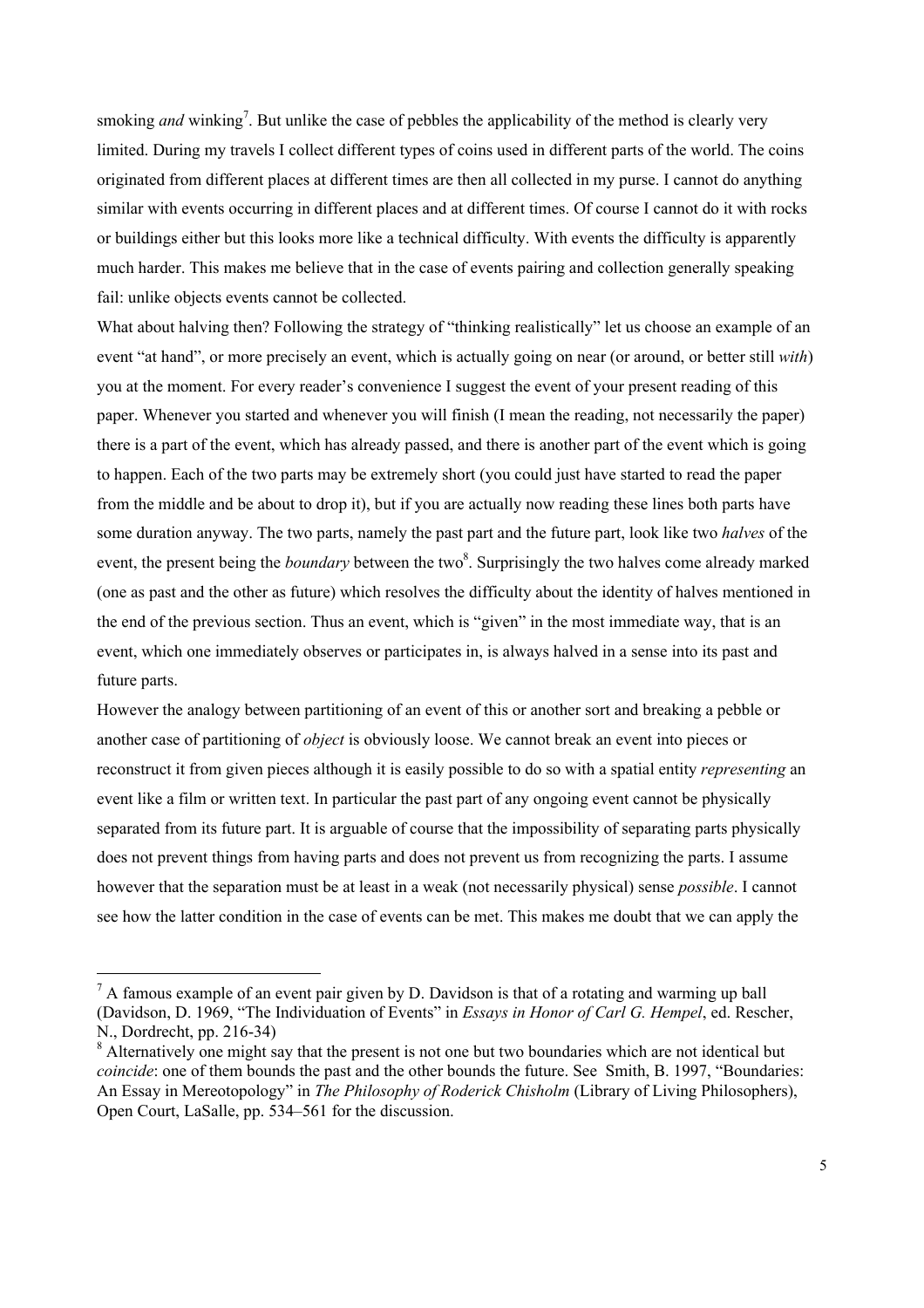same concept of parthood for events and objects and have one mereological account for both. I conclude that halving fails in the case of events just as pairing does<sup>9</sup>.

Now I'm going to suggest what can be considered as a third way to get a pair (or more precisely to get a *dual* of pair), which Plato has missed. Think again about the past (P) and the future (F) of your present reading (hereafter I avoid speaking about its past and future *parts*). P and F are two things, but they do not make a pair (collection) because they occur at different times. As I have argued above there is no way to "bring them together". The *symbols* P and F are together here on the paper (or the computer screen) but the things they symbolize by the above convention are not and cannot be. But if *events* P and F are not collected how can we think about those *two things* at all? How can we consider two or more things without collecting them? In fact there is another way of doing this. It is just as important for our common conceptual scheme as the collection. I shall call it *connection*. P and F are connected by the *present* (of) reading. The connection can be loosely thought of as a shared boundary between the two. The present reading enables us to think about its past and future without taking the two things *en bloc*.

A connection between events is certainly an event itself<sup>10</sup> and in many cases is naturally interpreted as a *change*. To see this think again about breaking a pebble. This event connects what happens before the pebble is broken with what happens afterwards.

Considering breaking a pebble we think both of the unbroken pebble and of a set of pebble's fragments resulted from the break. However we certainly do not think of the unbroken pebble *and* the fragments as of different items of the same collection (as we do it with the fragments alone).

The concept of connection is a temporal counterpart to that of collection, the latter being supported by our spatial intuition. A connection of *two* events is a temporal version of pairing. The formal account of connection developed in the next part of the paper justifies the duality between the two concepts. I suppose that it might be possible to develop a temporal version of the standard spatial mereology too but I leave this for a future study.

One might object that connection of events, unlike pairing of objects also works only in a very special case of subsequent events immediately following one after another. While collection allows us to pair any object with nearly any other the applicability of connection is apparently very restricted.

To extend the applicability of the method let us take *memory* into consideration. The basic fact about memory is not that it *collects* reminiscences but that it allows us to *recollect* past events. It is of course plausible to believe that recollecting past events we pick up reminiscences collected in our memory beforehand but this is an explanatory account. What I want to stress is how the recollection goes: we

<sup>&</sup>lt;sup>-</sup>  $\degree$  For mereotopology as applied also to events see Varzi, A.1997, "Boundaries, Continuity, and Contact", *Nous*, 31, pp. 26-58.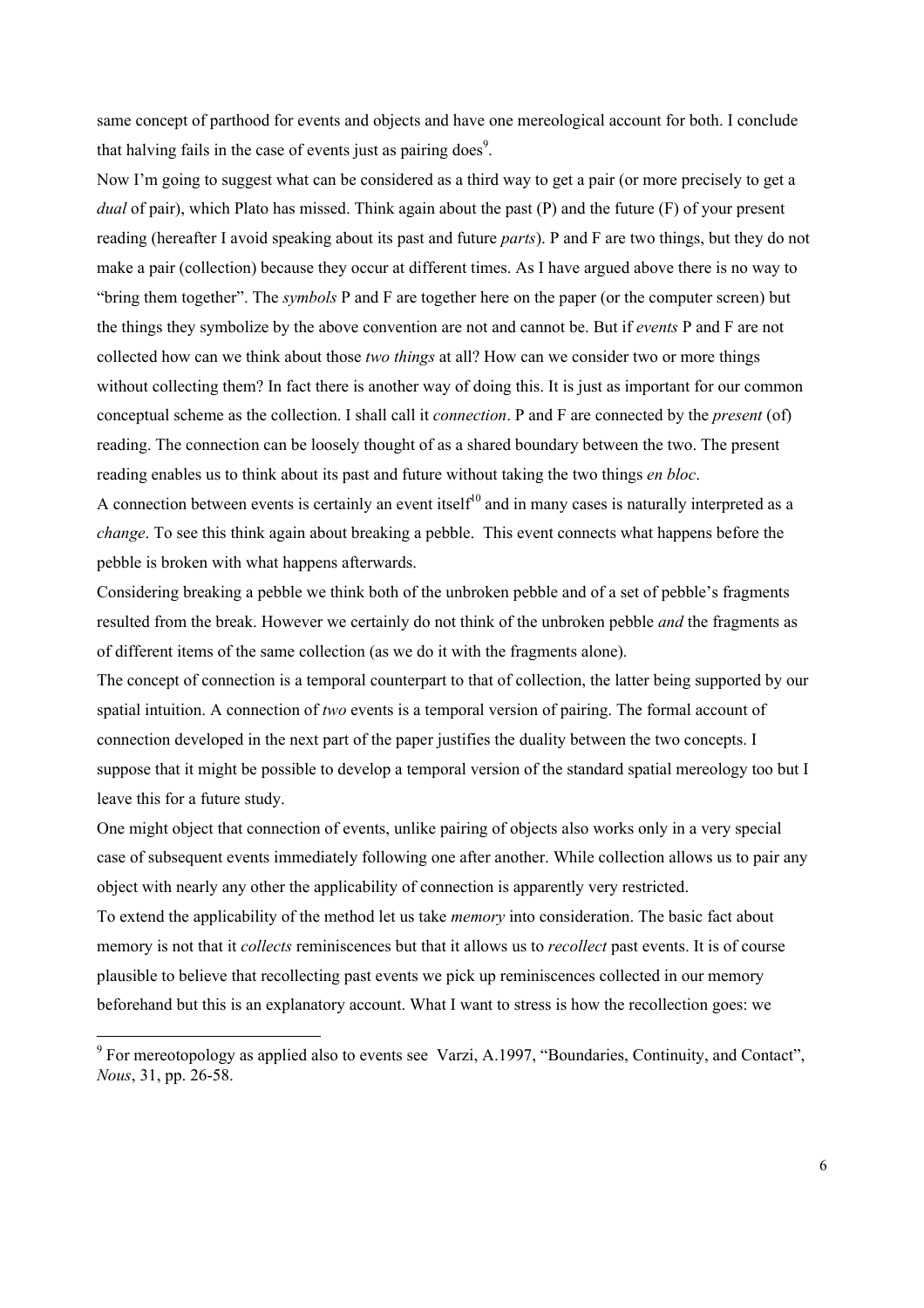recollect events *one after another* but not simultaneously (except the special case when we recollect simultaneous events). We recollect past events, as well as plan or predict future events or just imagine fictitious events, under the same form under which we perceive present actual events: events go by series but not collections. There is an important difference though. Tracing the memory we are free to skip from one past event to another ignoring their real time order. Memory and temporal imagination connects events which are not connected in real time just as vision and spatial imagination collects objects which in no physical sense make collections. Normally we restrict this freedom by various principles including real time order, causality, associations, etc. However taking the same line as in case of pairing we can allow for connecting events promiscuously:

## Any two events are connected (3)

We also can identify different ways to connect events by supposing that

#### Any two events have a *unique* connection (3<sup>'</sup>)

Notice that the borrowed identity works with connection just as with pairing: a connection of two events is identified by the events it connects.

As well as in the case of unrestricted collection (Set theory) to make the picture realistic we must restrict connection with a topological structure. (Particularly because (3') ignores the events' order: breaking a pebble is not the same thing as putting its fragments together.) The relevance of topology is even more obvious in this case because the concept of connection is normally considered as topological. What we get with the unrestricted connection is a sort of trivialized topology open for further specification. Extensional set theories presuming unrestricted *collection* can be regarded as the same sort of trivialized topologies making no distinction between what is close and what is  $far<sup>11</sup>$ .

# **3. Intensional Sets**

By Cantor's famous word

<sup>&</sup>lt;sup>10</sup> This feature differs connections of events from boundaries of objects for in the latter case a boundary is not a thing of the same sort as what it bounds (say, a surface of a solid body is not a solid body).

 $11$  This is of course not a strict claim as far as the standard set-theoretical topological setting is concerned. For to get a trivial topology called *discrete* which counts every subset of given set X as open we need to fix X first.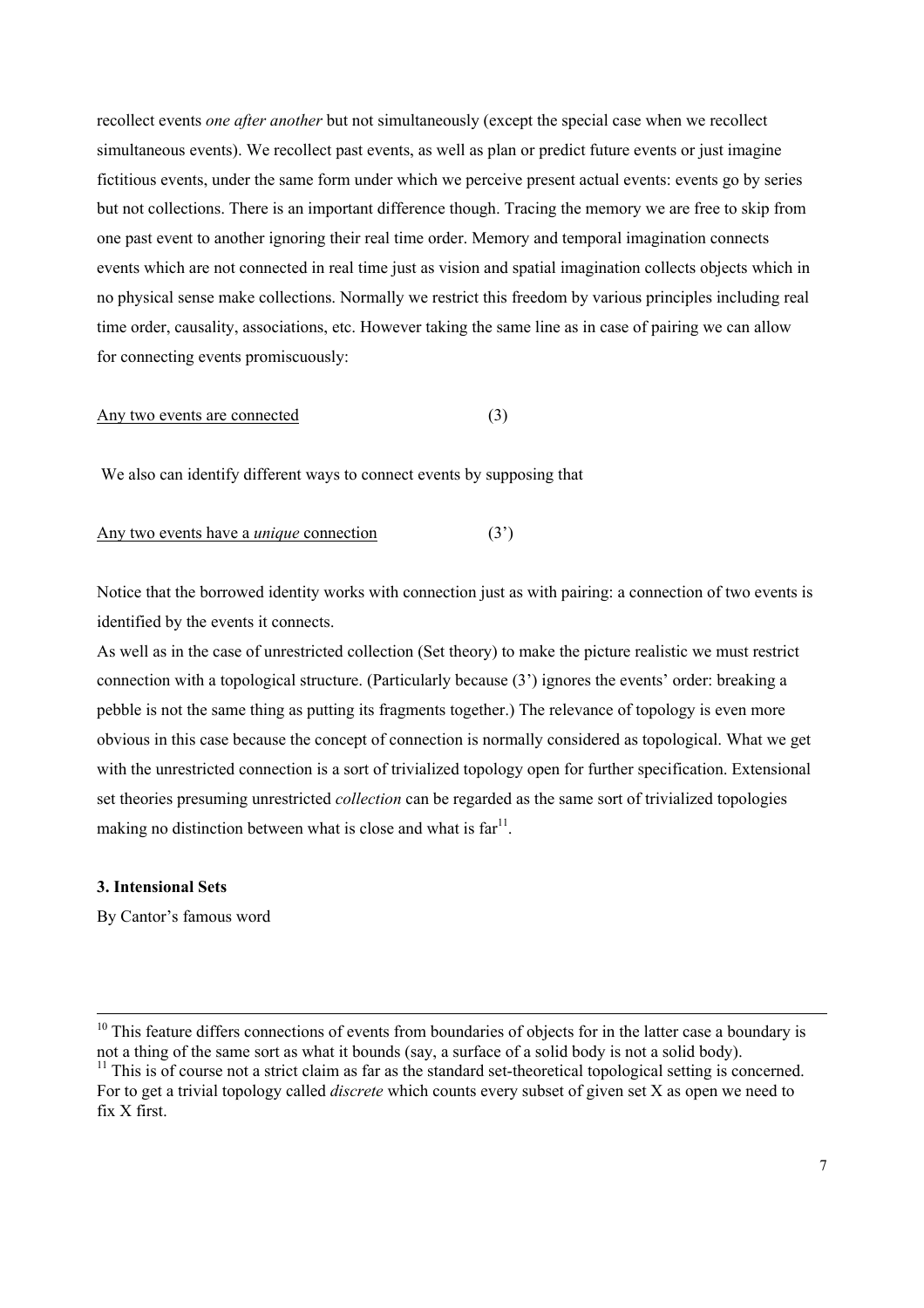By a "set" we understand every collection to a whole M of definite, well-differentiated objects m of our intuition or our thought. We call these objects the "elements" of M.<sup>12</sup>

Although "set" and "collection" sound like interchangeable terms this is not a tautology because it says that a set is a set *of* things called its elements. What are the elements? Cantor's explanation does not make it clear. What Cantor does make clear throughout development of his theory is the fact that sets *of* sets are allowed, i.e. that sets can be elements of other sets. This fact suggests the idea of applying the Occam razor, supposing that *sets* is the only sort of entities considered by the theory while the term "element" is relational: there is binary relation \_ held between sets and read "belongs to", or "is an element of". This is the standard interpretation used in order to formalize Set theory, particularly with ZF system. Thus when x y we say that x is an *element* of y. Let us introduce the complimentary relational term and call y a *host* of x under the same condition (cf. the case of *husband* and *wife*). This helps to formulate the question: why think about sets in terms of their elements (as Cantor suggests) but not in terms of their hosts?

To make the discussion more precise let me start with ZF. For simplicity I suppose the *equality* of sets to be a part of the underlying logic (logical identity); thus in what follows I speak about equality and identity of sets interchangeably. The first Extensionality axiom of ZF allows us to identify sets by their elements. Let us now replace it by Intensionality axiom which allows to identify sets by their *hosts* in a similar way. Formally it amounts to reversal of everywhere it occurs; this gives a reason to call the Extensionality and Intensionality axioms mutually *dual*:

| ZF                                    | $ZF^*$                     |
|---------------------------------------|----------------------------|
| $\frac{X_y(z(z_x z_z y) - x = y)}{Z}$ | $x_y(z(x_ z_y z) - x = y)$ |
| <b>Extensionality</b>                 | Intensionality             |

The Extensionality axiom reduces the question of equality of sets to that of their elements: if sets have the same elements they are equal (the borrowed identity). What makes the axiom intuitively "obvious" and helpful is the sort of examples like the one about collecting coins: since particular coins normally survive collections of coins there is a reason to identify the collections by collected coins rather than the other way round.

However we actually do things the other round when we identify things by descriptions. For example by saying that a person is male we count him as an element of the set of (all) men, etc. This allows us to

 <sup>12</sup> Cantor, G. 1895, "Beitraege zur Begruendung der transfiniten Mengenlehre", *Math. Ann.*, Bd.46, S.481-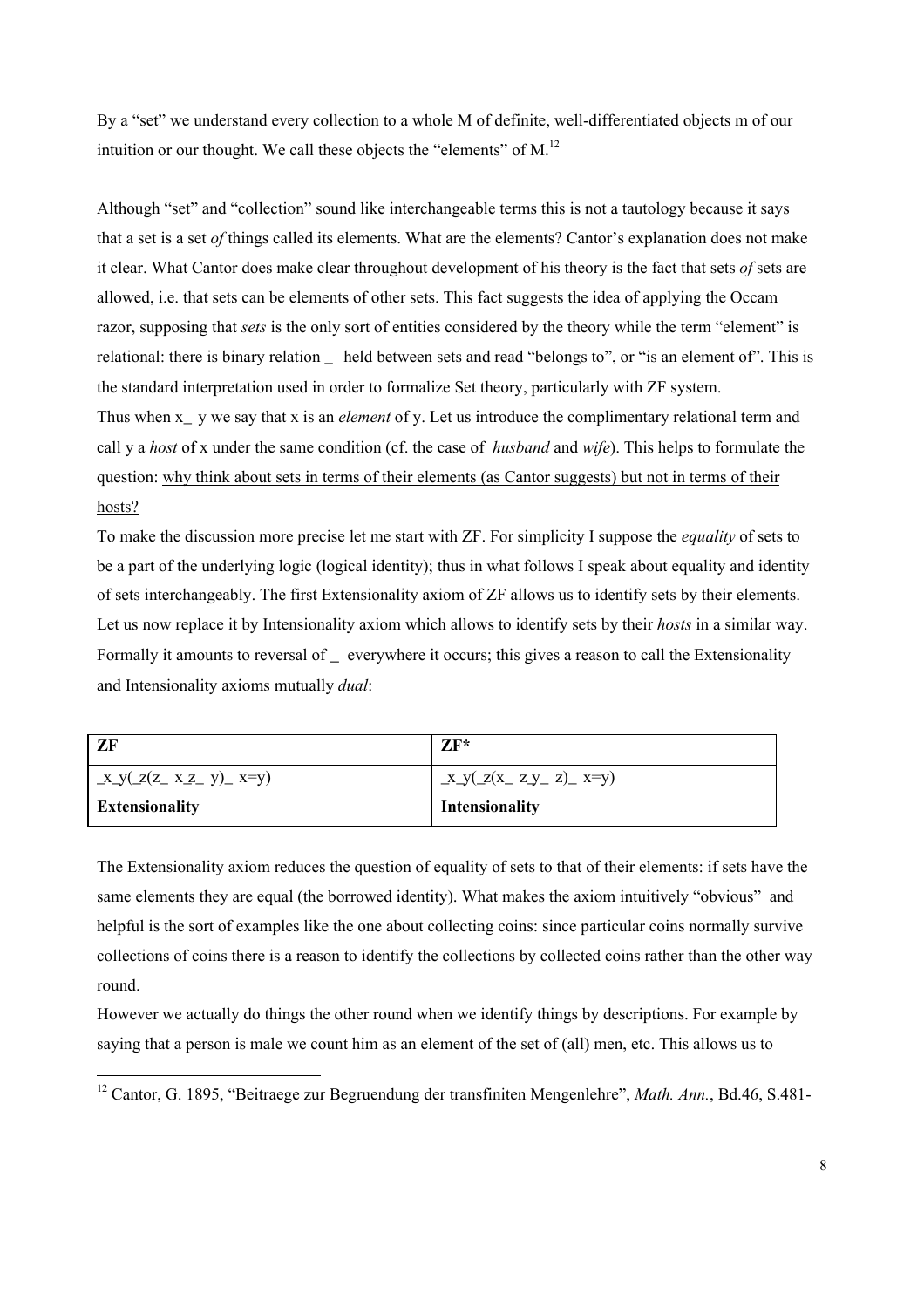interpret the Intensionality axiom as Leibniz' Law of Identity of Indiscernibles: if sets have (all) the same hosts (and hence the same properties) then they are equal. The fact that the axiom is naturally interpreted in terms of property talk explains why I call it Intensionality.

Consider now the following two definitions, which are also mutually dual in the same sense:

| x is <b>atom</b> $=_{\text{Def}}$ | $\vert$ x is <b>world</b> = $_{\text{Def}}$ |
|-----------------------------------|---------------------------------------------|
| $-y(y-x)$                         | $-y(x, y)$                                  |

or in words: atom is a set without elements and world is a set without hosts (i.e. a set which is not an element).

The fact that Extensionality allows for no more than one atom (called *the* empty set) shows that the idea to rely on intuition about collecting coins or pebbles to justify Extensionality is rather misleading. (For intuitively we treat such things as atoms but to have only one thing of the sort is certainly not enough to support the intuition.) Dually Intensionality allows for no more than one world; the fact that the hypothesis about the uniqueness of world unlike that about the uniqueness of atom does not seem counter-intuitive shows that we make different uses of Extensionality and Intensionality in our common reasoning. It would be quite wrong to think that Extensionality is the only axiom of ZF, which amounts to the principle "think about sets in terms of their elements". I do not know a good term for the principle; it is tempting to call it extensionality in a generalized sense of the term but then we risk confusing it with the Extensionality axiom as formulated above. So let me leave it here as it stands. The most important axiom relying on the same principle is perhaps Pairing, which allows us to *construct* a set from two given elements. By dualizing Pairing in the same way we get Connection, which allows us to *extract* a certain element from two given sets:

| $a_{-}$ b(a <sub>-</sub> b <sub>-</sub> -p <sub>-</sub> x(x <sub>-</sub> p <sub>-</sub> (x=a <sub>-</sub> x=b))) | $\vert$ $a_{b}$ b(a <sub>pp</sub> $p_{x}(p_{x}$ (x=a <sub>p</sub> x=b))) |
|------------------------------------------------------------------------------------------------------------------|--------------------------------------------------------------------------|
| Pairing                                                                                                          | <b>Connection</b>                                                        |

In the previous section we have already explained what intuitive sense we make of Connection: we must think about sets as events in time but not objects in space. This also explains why Pairing may be not guaranteed. The same applies to the dualized version of Union:

| $a(b(b-a))$ y x(x y   z(x z   z   a(b(a)) y x(y x   z   z (z x   a) |  |
|---------------------------------------------------------------------|--|
|---------------------------------------------------------------------|--|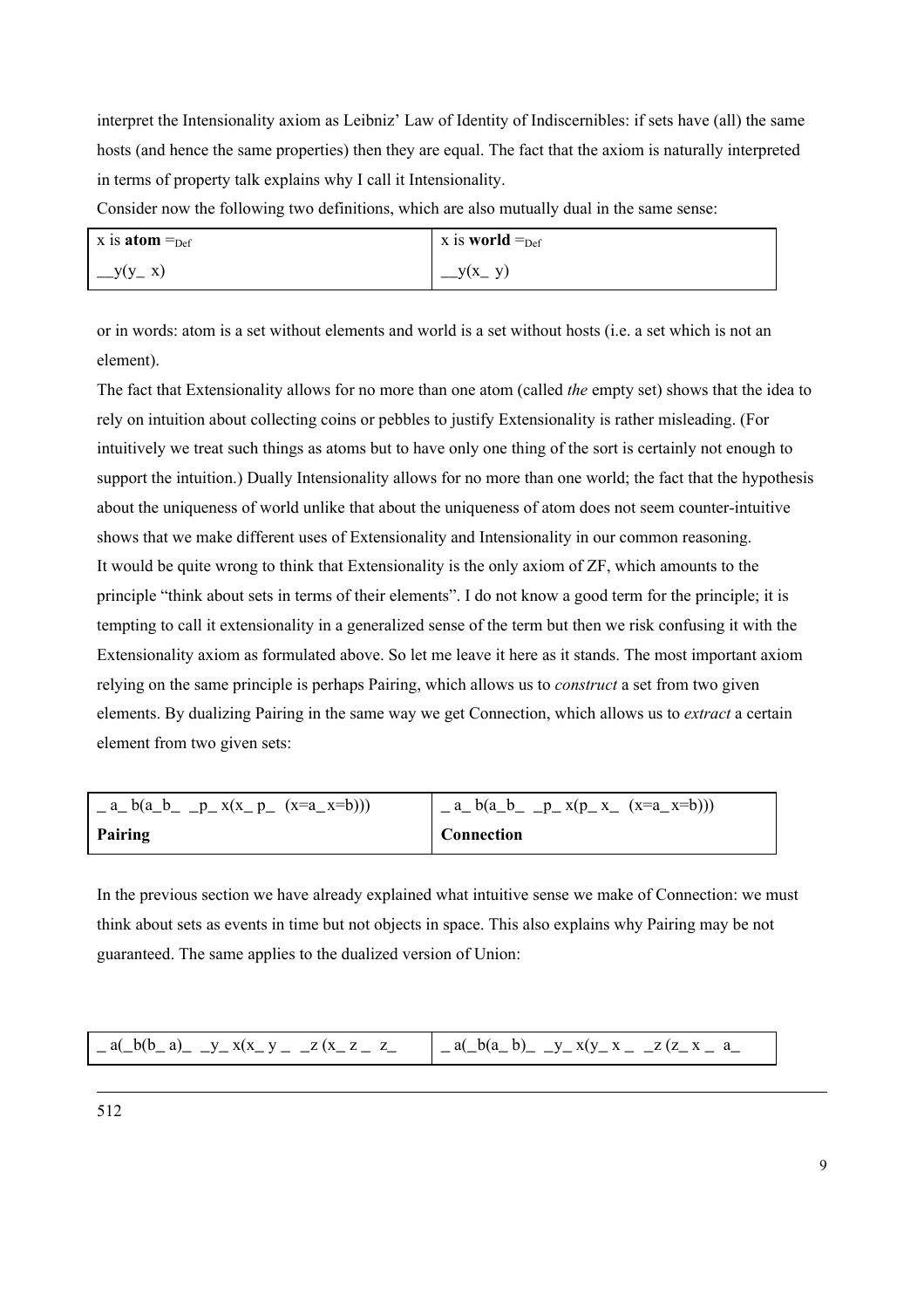| $a))$ Union | $ z $ ) Intersection |
|-------------|----------------------|
|             |                      |

(While Union allows for a set with elements of elements of given set Intersection allows for a set with hosts of hosts of given set.)

Another important axiom without which sets cannot generally speaking be thought of as constructed of their elements is Foundation. It forbids cycles  $x_$  ...  $\alpha$  x and chains .... $x_$  ...  $\alpha$  y infinite to the left. Intuitively the axiom says that every set is "ultimately made of" atoms (indeed the only atom). Its dualized version (which I call Upside Down Foundation because the term Anti-Foundation is used by Peter Aczel for a different purpose<sup>13</sup>) also forbids cycles and chains infinite to the right. It allows us to think of all sets as extracted from their hosts, and ultimately - from the unique world:

| $y(y_x x)$ $-y(y_x x - z(x_x x - z)$ | $y(x_y)$ $-y(x_y)$ $-z(x_z)$ $z_y$ $z_y$ |
|--------------------------------------|------------------------------------------|
| <b>Foundation</b>                    | <b>Upside Down Foundation</b>            |

To make Foundation work we need an atom and to make Upside Down Foundation work we need a world. ZF has *the* atom (empty set) provided by the Subsets axiom and has no worlds forbidden by the Power-set axiom (any set is an element of its power-set). Since worlds and atoms are mutually dual by dualizing the rest of the axioms of  $ZF$  we get a system with one world and no atoms<sup>14</sup>. I leave it as an exercise for the reader (more for imagination than technical skills) to figure it out what concepts dual to those of subset, power-set, and predicate look like (I term them *superelement*, *root-set*, and *abstractor* respectively). I only note that the fact that system ZF\* we get is strictly atomless in my view gives an additional reason to use it to formalize our reasoning about events. For it allows us to avoid the concept of atomic event, which goes against the intuition that every event involves a change.

#### **4. Perspectives and Conjectures**

The system ZF\* has all the formal properties of ZF. Formally speaking it is just the same system provided with a non-standard interpretation of . This reinterpretation is obtained by reading x  $\gamma$  y just as  $\gamma$  x is normally read. The fact that by applying such an reinterpretation twice we come back to the starting point gives a reason to call the two different interpretations mutually dual. In another sense we can say that  $ZF^*$ and ZF are *incompatible* meaning that by doubling of each axiom of ZF with its dual obtained by the replacement of x\_ y by y\_ x at every occurrence we get an *inconsistent* system ZF+ZF\*. The

 <sup>13</sup> Aczel, P. 1988, *Non-Well-Founded Sets* (CSLI Lecture Notes, N14), CSLI Publications, Stanford. <sup>14</sup> This explains why I use the term *world* instead of convenient *proper class*: worlds are sets but proper classes are not.